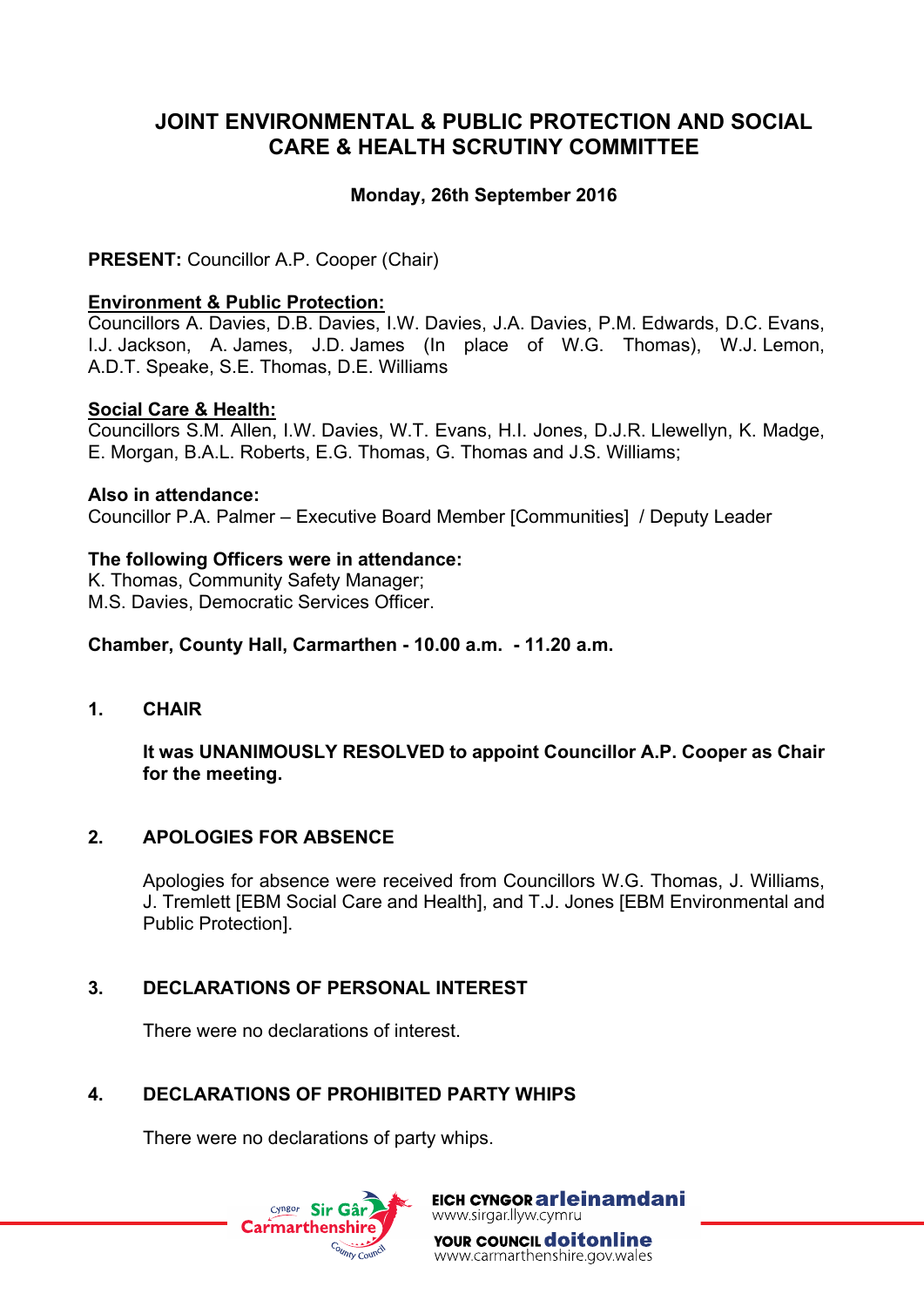# **5. PUBLIC QUESTIONS (NONE RECEIVED)**

No public questions had been received.

## **6. AREA PLANNING BOARD DRUG & ALCOHOL MISUSE STRATEGY ANNUAL REPORT 2015/16**

The Chair welcomed Caroline Phipps [Drugaid Cymru] and Supt. Claire Parmenter (Dyfed-Powys Police) to the meeting. [Members had earlier availed themselves of the opportunity to visit the Drug-aid bus.]

The Committee considered the Area Planning Board report on Drug and Alcohol Misuse Strategy and Development 2015/16 which covered a range of areas, serving to inform members and update them on current commissioning arrangements and the provision of substance misuse services. Information was included on

- the strategic objectives regarding the provision of such services, the funding arrangements and services/projects commissioned;
- local developments and confirmation of the governance and planning arrangements in place on a regional basis.

The Community Safety Manager, in response to a question, confirmed that there were dedicated officers responsible for monitoring contracts with all service agencies. The use of the Drug-aid Bus was welcomed, particularly as a means of extending the service it offered to the more rural parts of the county.

It was commented that people with alcohol-related problems needed support to help them find work if that was a contributory issue and that there needed to be an antidrink and drug campaign in licenced establishments.

The representative from Drug-Aid advised that people with drink or drug related issues were able to access counselling services and that European funding had recently been secured to look at ways of getting such individuals back to work. She added that she would be happy to involve the service in any pub or club drink/drugs campaign.

The Dyfed Powys Police representative emphasised the importance of local intelligence in tackling drug and drink related problems in communities particularly as the general decline in the night time economy meant that the Police were seeing an increase in alcohol related violence in domestic settings.

In response to a question relating to drug issues in schools the Committee was informed that the Police Force had 5 full time officers based across the schools in Carmarthenshire and that in 2015/16 officers had attended approximately 1900 on drugs, alcohol and cyberbullying etc. In addition the Drug-Aid bus visited schools.

## **UNANIMOUSLY RESOLVED that the report be received.**



EICH CYNGOR arleinamdani www.sirgar.llyw.cymru

YOUR COUNCIL **doitonline** www.carmarthenshire.gov.wales